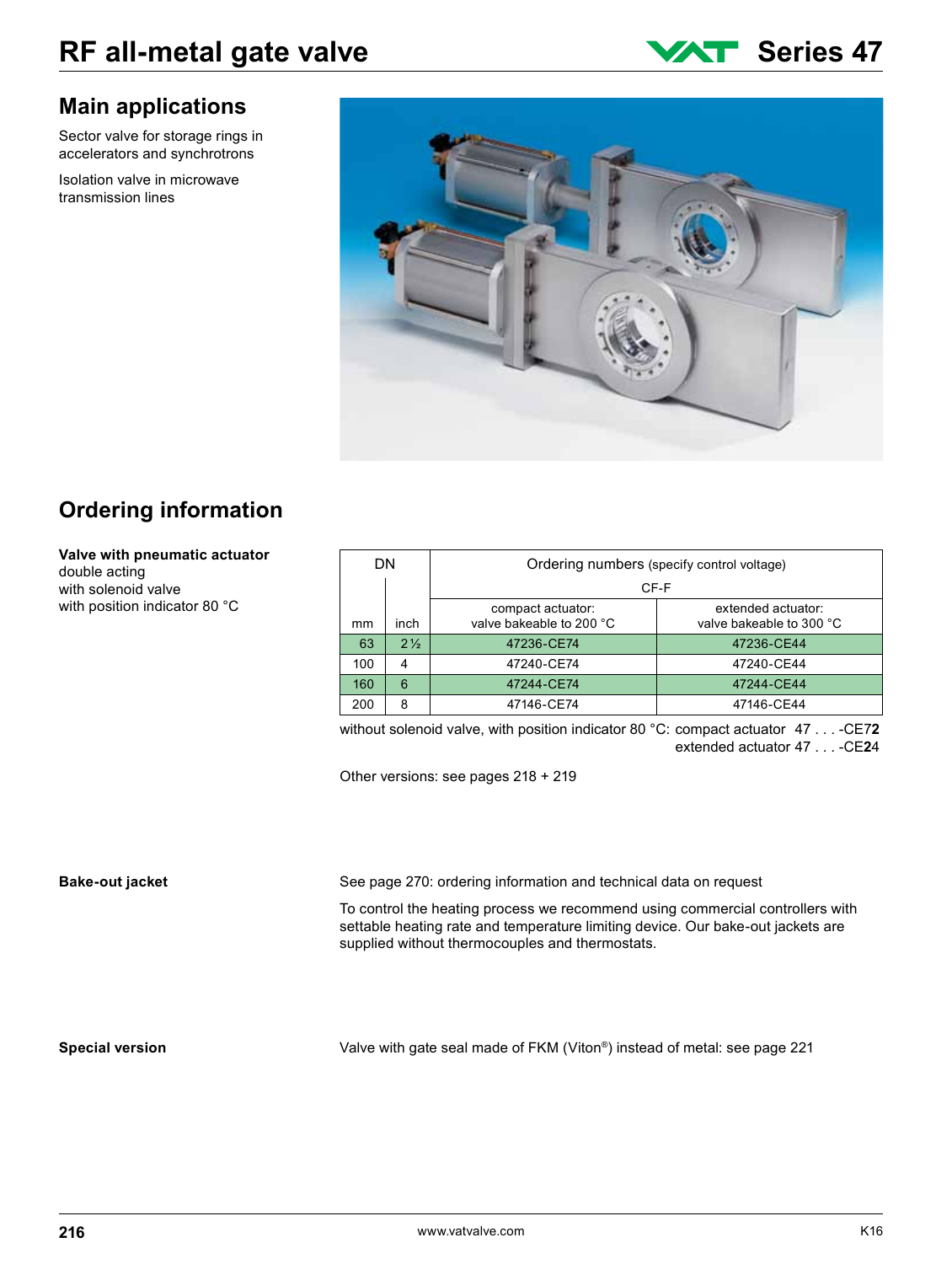# **Series 47**

### **Features**

Body material: stainless steel

VATRING configuration: see glossary

Mechanically locked in open and closed position

Radiation resistant

Low RF resistance

Customer specific RF aperture

Reproduceable RF contact due to mechanically loaded springs

Bakeable to 300°C in open and closed position



## **Technical data**

| Leak rate: valve body, valve seat                                                                                      | <1 $\cdot$ 10 $^{-10}$ mbar ls <sup>-1</sup>                                                            |
|------------------------------------------------------------------------------------------------------------------------|---------------------------------------------------------------------------------------------------------|
| Pressure range                                                                                                         | XHV to 2 bar (abs)                                                                                      |
| Differential pressure on the gate                                                                                      | $\leq$ 1 bar                                                                                            |
| Differential pressure at opening                                                                                       | $\leq$ 500 mbar <sup>1)</sup>                                                                           |
| Cycles until first service<br>$- DN$ 63 $-160$<br>$-$ DN 200                                                           | 10000<br>5000                                                                                           |
| Bake-out temperature <sup>2)</sup><br>- Valve body<br>- Pneumatic actuator<br>- Solenoid valve<br>- Position indicator | ≤300 $^{\circ}$ C<br>≤200 °C<br>$\leq 80^{\circ}$ C<br>$\leq$ 80 °C (option: 200 °C)                    |
| Heating and cooling rate<br>$- DN$ 63 $-160$<br>$-$ DN 200                                                             | ≤50 °C h <sup>-1</sup><br>≤25 °C h <sup>-1</sup>                                                        |
| Material<br>- Valve body, mechanism<br>$-$ Bellows<br>- RF contact                                                     | AISI 316L (1.4435, 1.4404)<br>AISI 316L (1.4435)<br>AISI 301 (1.4310),<br>thermoresistant silver-coated |
| Seal: bonnet, gate                                                                                                     | metal                                                                                                   |
| Feedthrough                                                                                                            | bellows                                                                                                 |
| Mounting position                                                                                                      | beam line horizontal, otherwise any                                                                     |
| Solenoid valve                                                                                                         | 24 VDC, 2.5 W (others on request)                                                                       |
| Position indicator: contact rating<br>- Voltage<br>$-$ Current                                                         | ≤50VAC/DC<br>80 °C: ≤1.2A<br>200 °C: ≤1A                                                                |
| Valve position indication                                                                                              | visual (mechanical)                                                                                     |
| —— Further technical data on next page —                                                                               |                                                                                                         |

**F**

1) 1 bar with reduced number of cycles

2) Maximum values: depending on operating conditions and sealing materials

Further technical data on next page

⇒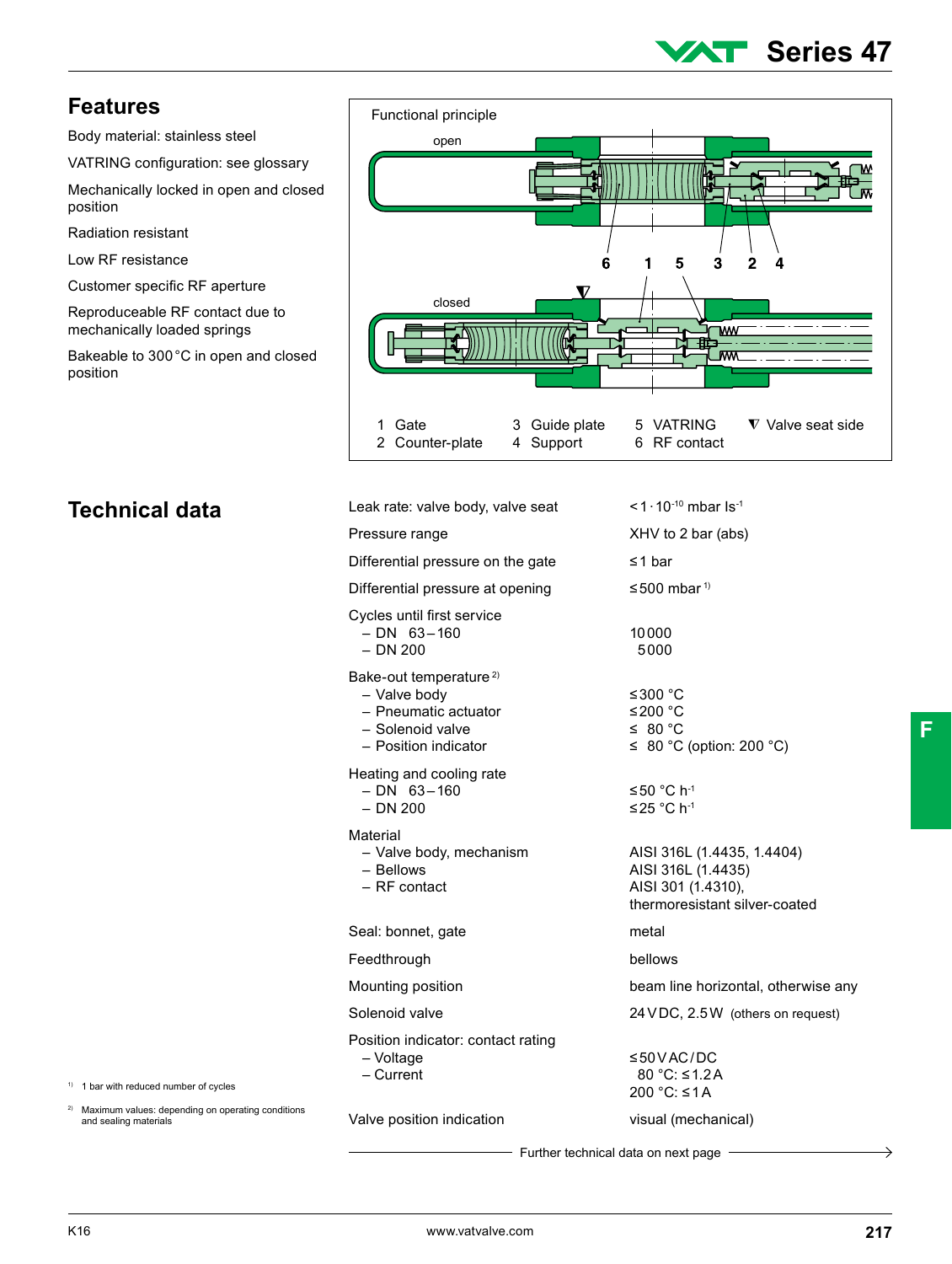

Continued Technical data

| DN<br>(nominal I. D.)                 |                | CF-F flange    | (molecular flow)<br>Conductance | Compressed | overpressure<br>-max.<br>$\frac{1}{2}$ | of pneu-<br>Volume | matic actuator  | opening time<br>ŏ<br>Closing |     | Weight |
|---------------------------------------|----------------|----------------|---------------------------------|------------|----------------------------------------|--------------------|-----------------|------------------------------|-----|--------|
| mm                                    | inch           | O.D.           | $\mathsf{Is}^{-1}$              | bar        | psi                                    |                    | ft <sup>3</sup> | s                            | kg  | Ibs    |
| 63                                    | $2\frac{1}{2}$ | $4\frac{1}{2}$ | 400                             | $4 - 8$    | $58 - 116$                             | 0.7                | 0.024           | $\overline{2}$               | 21  | 46     |
| 100                                   | 4              | 6              | 1400                            | $4 - 8$    | $58 - 116$                             | 1.7                | 0.060           | 4                            | 36  | 80     |
| 160                                   | $6\phantom{1}$ | 8              | 3700                            | $4 - 8$    | $58 - 116$                             | 5.0                | 0.180           | 9                            | 59  | 130    |
| 200                                   | 8              | 10             | 6100                            | $4 - 8$    | $58 - 116$                             | 9.7                | 0.340           | 18                           | 148 | 326    |
| Body and actuators: modular selection |                |                |                                 |            |                                        |                    |                 |                              |     |        |



5 Special pneumatic actuator for hot zone: 10<sup>8</sup> Gy, bakeable to 200 °C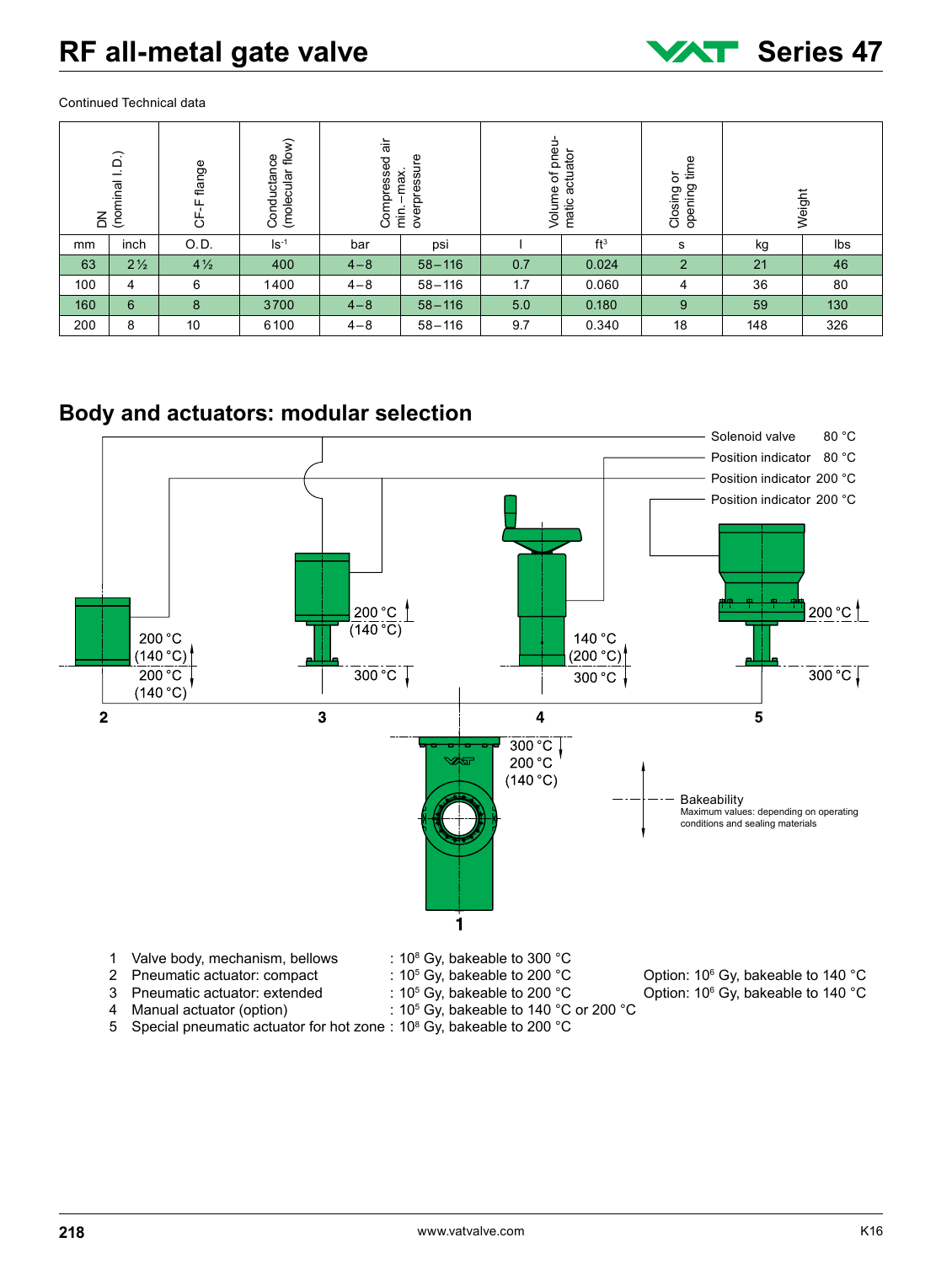### **Options**

Dia. 1

#### **Actuator**

- Solenoid valve for impulse actuation: last valve position is maintained at power failure
- Other solenoid valve voltage (standard: 24VDC)
- $-$  Solenoid valve radiation resistant to 10 $^{\rm 6}$  Gy (standard: 10 $^{\rm 4}$  Gy)
- Position indicator for pneumatic actuator bakeable to 200 °C<sup>1)</sup> (standard: 80 °C)
- Double position indicator (2 switches each for the positions «open» and «closed»)
- Accessory for pneumatic actuator for faster closing
- Pneumatic actuator (compact or extended): radiation resistant to 10 $^{\circ}$  Gy, bakeable to 140  $^{\circ}$ C<sup>1)</sup>
- Pneumatic actuator for hot zone: radiation resistant to 10<sup>8</sup> Gy, bakeable to 200 °C<sup>1)</sup>
- Manual actuator bakeable to 140 °C or 200 °C 1)
- Position indicator for manual actuator bakeable to 80 °C or 200 °C 1)

#### **Valve**

- Customer specified flanges
- Antimagnetic version with defined permeability: see glossary
- Ports for roughing (by-pass), venting or for gauges (Dia. 1), possible in positions A, B, C and D

| DN valve               | mm   | 63             | 100            | 160            | 200            |
|------------------------|------|----------------|----------------|----------------|----------------|
|                        | inch | $2\frac{1}{2}$ | 4              | 6              | 8              |
| Recommended port       | mm   | 16             | 40             | 40             | 40             |
| CF-F                   | inch | $\frac{5}{8}$  | $1\frac{1}{2}$ | $1\frac{1}{2}$ | $1\frac{1}{2}$ |
| X                      | mm   | 115            | 135            | 220            | 280            |
|                        | inch | 4.53           | 5.31           | 8.66           | 11.02          |
| Y                      | mm   | 20             | 50             | 50             | 50             |
|                        | inch | 0.79           | 1.97           | 1.97           | 1.97           |
| Other ports on request |      |                |                |                |                |

– Customer specific RF aperture

- RF contact «finger type» made of CuBe
- RF contact «comb type» made of OFHC copper
- Waveguide

#### **Ordering information for options:**

Ordering No. of valve-X (e. g. 47240-CE44-X,

 $X =$  solenoid valve for impulse actuation 220 V 50 Hz)

and sealing materials

### – **Seals**

**Spare parts**  $\begin{array}{c} \bullet \text{ Seals} \\ \text{on request (specification number of value)} \end{array}$ 

### **Accessories**

– **Flexible bake-out jacket**: see page 270

#### – **Flange connections** for installation of the valve: see series 33

**F**

**Series 47**



Maximum values: depending on operating conditions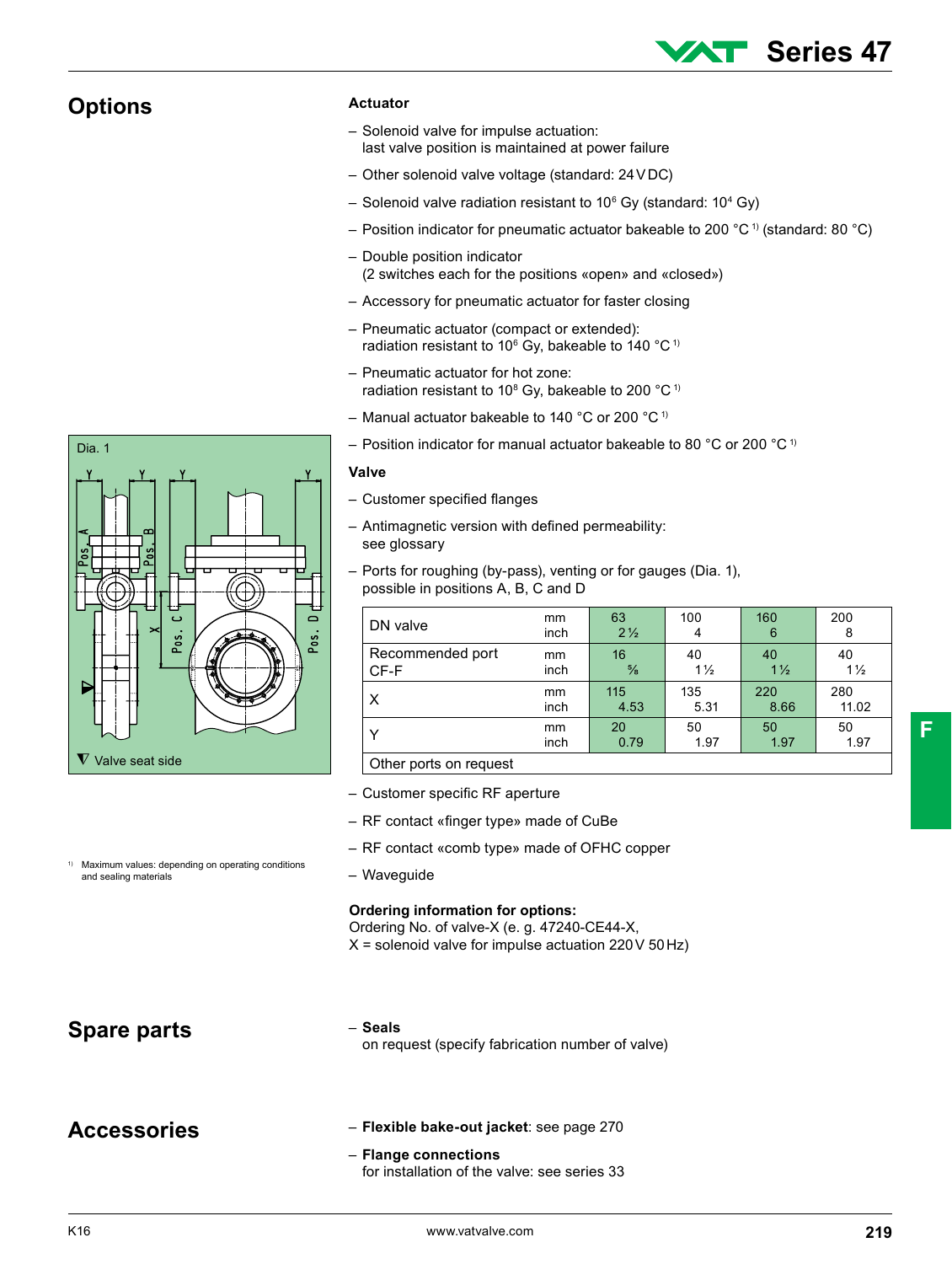

### **Main dimensions**





| L1 and R for extended actuator  |
|---------------------------------|
| Flange dimensions: see page 221 |

| . <del>.</del><br>- רביבי |            |              |  |  |
|---------------------------|------------|--------------|--|--|
| DN                        | mm<br>inch | 200<br>8     |  |  |
| K                         | mm<br>inch | 78<br>3.07   |  |  |
| L                         | mm<br>inch | 851<br>33.50 |  |  |
| L1                        | mm<br>inch | 975<br>38.39 |  |  |
| М                         | mm<br>inch | 460<br>18.11 |  |  |
| N                         | mm<br>inch | 443<br>17.44 |  |  |
| O                         | mm<br>inch | 372<br>14.65 |  |  |
| O <sub>1</sub>            | mm<br>inch | 336<br>13.23 |  |  |
| P                         | mm<br>inch | 114<br>4.49  |  |  |
| Q                         | mm<br>inch | 880<br>34.65 |  |  |
| R                         | mm<br>inch | 124<br>4.88  |  |  |
| S                         | mm<br>inch | 20<br>0.79   |  |  |
| T                         | mm<br>inch | 363<br>14.29 |  |  |
| U                         | mm<br>inch | 230<br>9.06  |  |  |
| V                         | mm<br>inch | 346<br>10.24 |  |  |
| W                         | mm<br>inch | 302<br>14.89 |  |  |
| X                         | mm<br>inch | 40<br>1.57   |  |  |
| Y                         | mm<br>inch | 40<br>1.57   |  |  |

 $\Theta$  Electrical connection

Mechanical position indication

#### L1 and R for extended actuator Flange dimensions: see page 221

| DN             | mm   | 63             | 100   | 160   |
|----------------|------|----------------|-------|-------|
|                | inch | $2\frac{1}{2}$ | 4     | 6     |
| Κ              | mm   | 46             | 54    | 70    |
|                | inch | 1.81           | 2.13  | 2.76  |
| L              | mm   | 459            | 537   | 702   |
|                | inch | 18.07          | 21.14 | 27.64 |
| L1             | mm   | 583            | 661   | 826   |
|                | inch | 22.95          | 26.02 | 32.52 |
| M              | mm   | 215            | 272   | 356   |
|                | inch | 8.46           | 10.70 | 14.02 |
| N              | mm   | 231            | 264   | 370   |
|                | inch | 9.09           | 10.39 | 14.57 |
| O              | mm   | 189            | 237   | 287   |
|                | inch | 7.44           | 9.33  | 11.30 |
| O <sub>1</sub> | mm   | 156            | 197   | 253   |
|                | inch | 6.14           | 7.76  | 9.96  |
| P              | mm   | 77             | 94    | 93    |
|                | inch | 3.03           | 3.70  | 3.66  |
| Q              | mm   | 420            | 520   | 700   |
|                | inch | 16.54          | 20.47 | 27.56 |
| R              | mm   | 124            | 124   | 124   |
|                | inch | 4.88           | 4.88  | 4.88  |
| S              | mm   | 20             | 20    | 20    |
|                | inch | 0.79           | 0.79  | 0.79  |
| т              | mm   | 183            | 228   | 287   |
|                | inch | 7.20           | 8.98  | 11.30 |
| U              | mm   | 104            | 135   | 190   |
|                | inch | 4.09           | 5.31  | 7.48  |
|                |      |                |       |       |